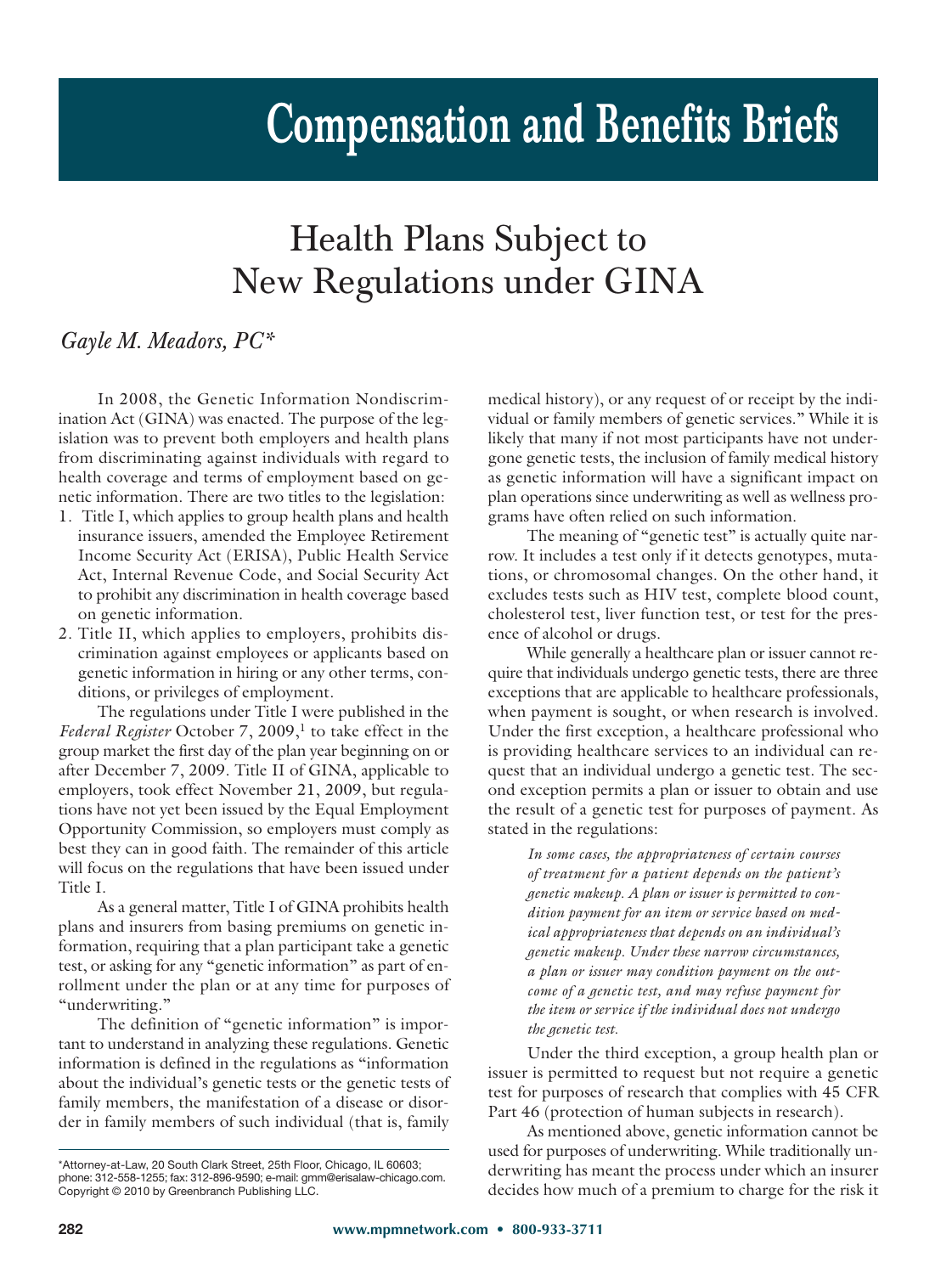is undertaking, the GINA regulations provide for a much broader definition:

*Underwriting purposes means, with respect to any group health plan, or health insurance coverage offered in connection with a group health plan—(A) Rules for, or determination of, eligibility (including enrollment and continued eligibility) for benefits under the plan or coverage as described in § 54.9802–1(b)(1)(ii) (including changes in deductibles or other cost-sharing mechanisms in return for activities such as completing a health risk assessment or participating in a wellness program); (B) The computation of premium or contribution amounts under the plan or coverage (including discounts, rebates, payments in kind, or other premium differential mechanisms in return for activities such as completing a health risk assessment or participating in a wellness program).*

These regulations, especially with this expansive definition of "underwriting," have a profound impact on wellness programs. Very frequently, wellness programs provide an incentive for a plan participant to complete a health risk assessment, which asks for family health history so wellness activities can be focused on known risks of the participant. The regulations make it clear such incentives can no longer be offered as before.

The regulations do provide two alternative approaches as far as wellness programs are concerned. A wellness program can request family health information as long as it is not prior to enrollment and as long as there is no incentive to provide it. In the other alternative, a health risk assessment program can be broken down into two portions: one of which does not request family health history, which can utilize an incentive; and the second part requests family health history, which is totally voluntary with no incentive to participate. However, in determining what constitutes an incentive, not only are financial rewards such as premium reductions included but so are additional medical services even if such additional services are geared to conditions disclosed by the family health information. Here are three examples from the regulations:

*Example 1. (i) Facts. A group health plan provides a premium reduction to enrollees who complete a health risk assessment. The health risk assessment is requested to be completed after enrollment. Whether or not it is completed or what responses are given on it has no effect on an individual's enrollment status, or on the enrollment status of members of the individual's family. The health risk assessment includes questions about the individual's family medical history.*

*(ii) Conclusion. In this Example 1, the health risk assessment includes a request for genetic information (that is, the individual's family medical history).*

*Because completing the health risk assessment results in a premium reduction, the request for genetic information is for underwriting purposes. Conse quently, the request violates the prohibition on the collection of genetic information in paragraph (d)(1) of this section.*

*Example 2. (i) Facts. The same facts as Example 1, except there is no premium reduction or any other reward for completing the health risk assessment.*

*(ii) Conclusion. In this Example 2, the request is not for underwriting purposes, nor is it prior to or in connection with enrollment. Therefore, it does not violate the prohibition on the collection of genetic information in this paragraph (d).*

*Example 4. (i) Facts. The facts are the same as in Example 1, except there is no premium reduction or any other reward given for completion of the health risk assessment. However, certain people completing the health risk assessment may become eligible for additional benefits under the plan by being enrolled in a disease management program based on their answers to questions about family medical history. Other people may become eligible for the disease management program based solely on their answers to questions about their individual medical history.*

*(ii) Conclusion. In this Example 4, the request for information about an individual's family medical history could result in the individual being eligible for benefits for which the individual would not otherwise be eligible. Therefore, the questions about family medical history on the health risk assessment are a request for genetic information for underwriting purposes and are prohibited under this paragraph (d). Although the plan conditions eligibility for the disease management program based on determinations of medical appropriateness, the exception for determinations of medical appropriateness does not apply because the individual is not seeking benefits.*

What is of particular concern in these regulations is the fact that they make it much more difficult to obtain family health information since there can be no reward for providing such information as part of a health risk assessment. Even more worrisome is the fact that the regulations view as a prohibited incentive the provision of additional services under a wellness program related to conditions disclosed by family health information. Interestingly enough, another example of a disease management program in the regulations appears to indicate it is acceptable to announce that a disease management program exists (the example involving a diabetes management program) and require that the participant show